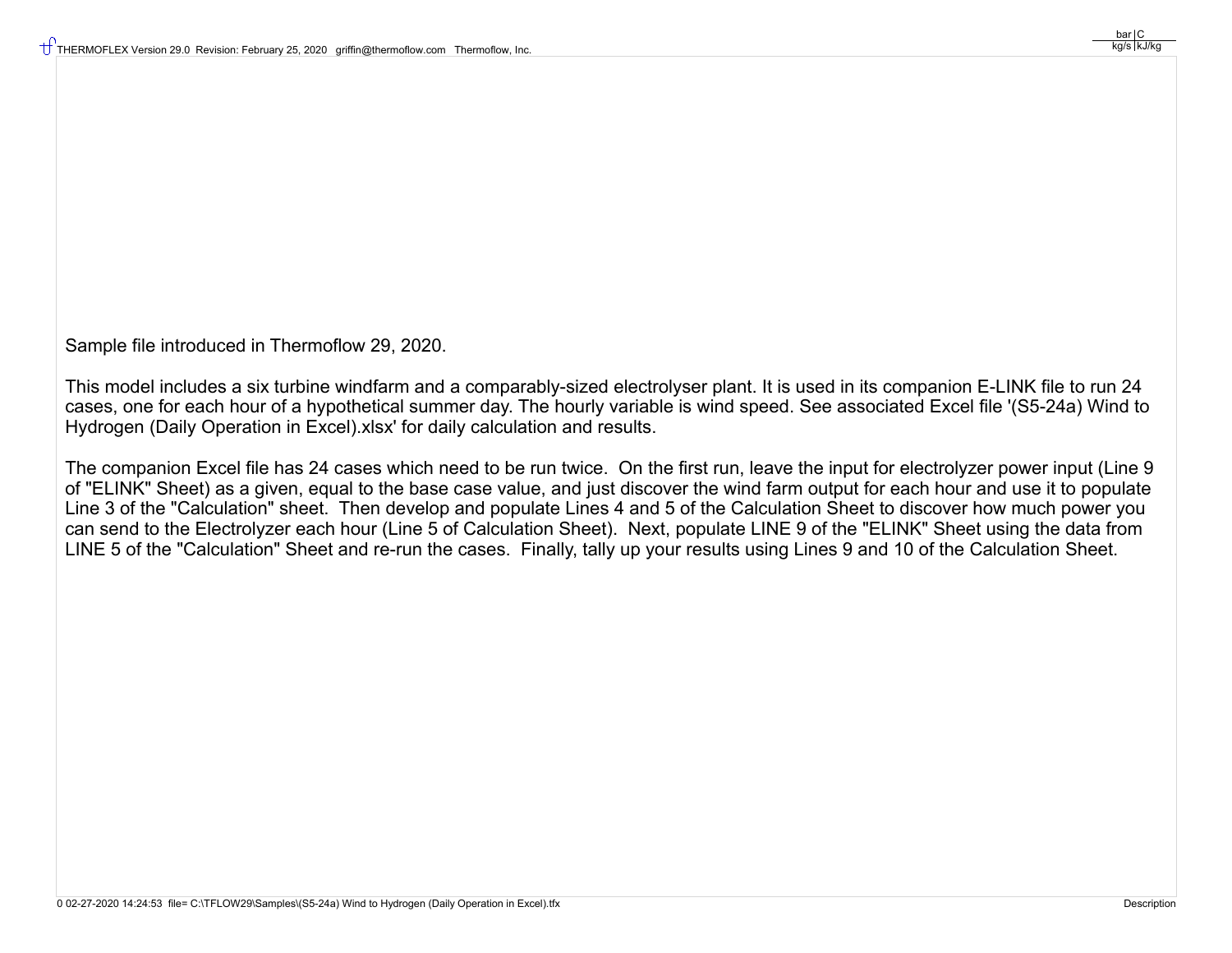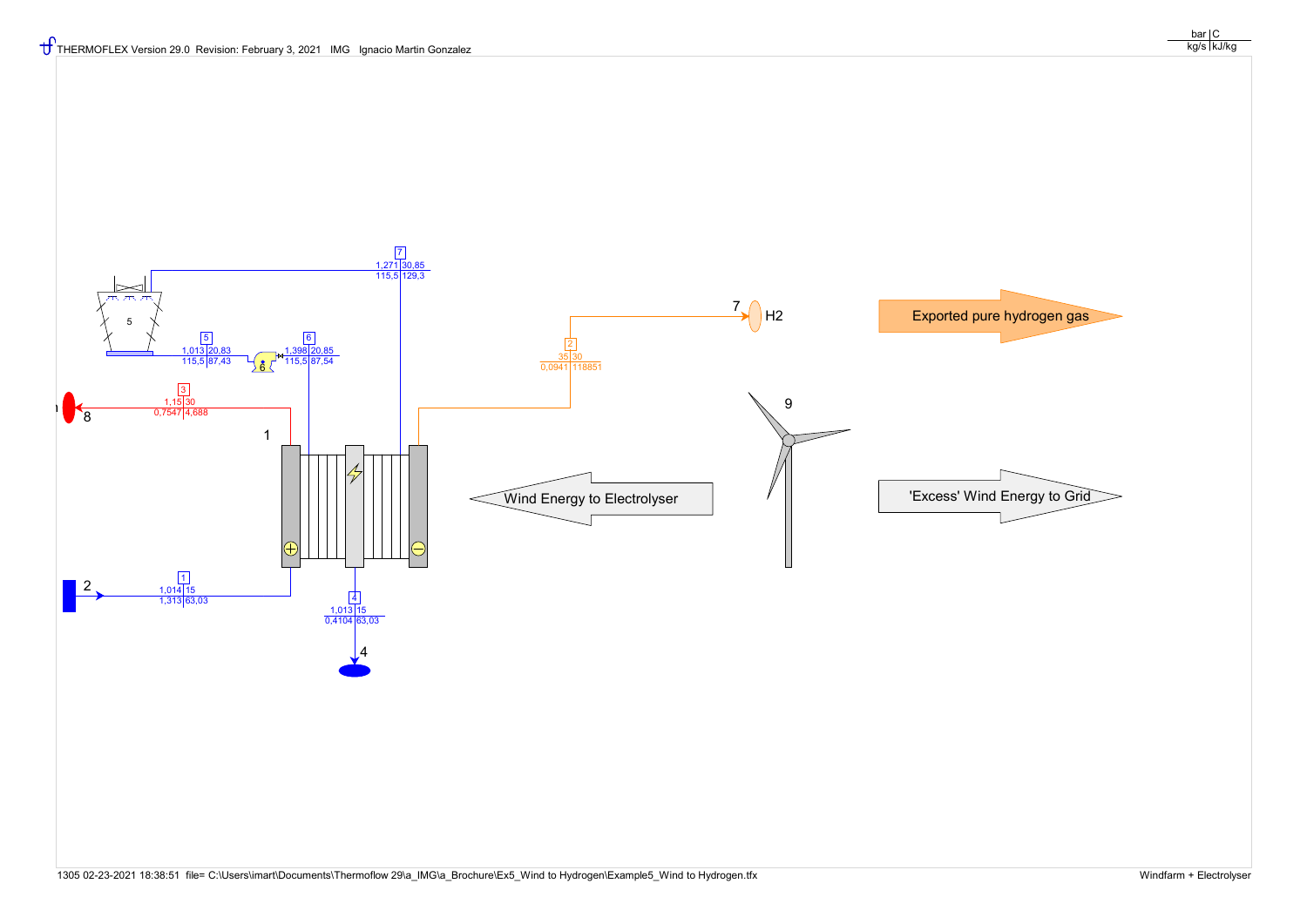## Electrolyzer Plant Flow Diagram (Off Design Mode) (One Unit)



Total plant heat rejection = 4825 kW picture = 4825 kW picture = http://www.facture.com/integration = 4825 kW picture = http://www.facture.com/integration = 4825 kW picture = http://www.facture.com/integration = 4825 kW pi LHV Overall Efficiency = 61,67 % HHV Overall Efficiency = 72,88 % Total plant power consumption = 18123 kW Total pure H2 delivered = 335,1 kg/hr

Page: 1